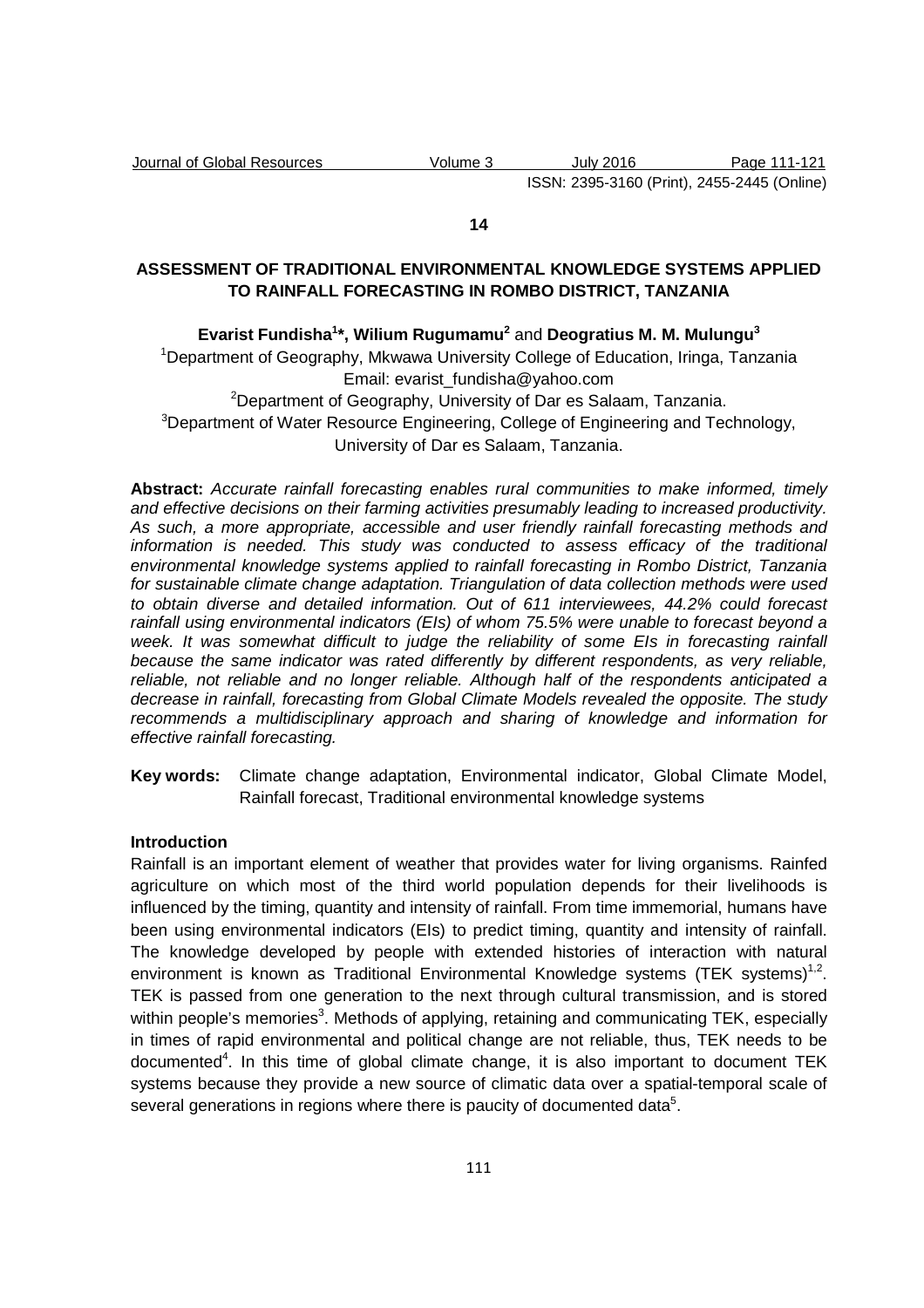One important step in reducing vulnerability to climate hazards is to develop an early warning system for forecasting the timing, quantity and intensity of rainfall<sup>6</sup>. In modern societies, rainfall forecasting is usually done through Global Climate Models (GCMs). Although GCMs can be used to provide rainfall information at local scales through downscaling, such information is limited to end users who have access to it through communication media such as radio, television, newspapers and internet<sup>7</sup>. Delivery vehicles such as time specific programmes through electronic media do not take into account the limited time individuals have, and this may limit their capacity for adaptation<sup>8</sup>. Furthermore, wealthier households benefit more than the poor from the modern rainfall forecasts<sup>9</sup>. This calls for more appropriate, accessible and user friendly rainfall forecasting methods and information.

Studies on rainfall forecasting using EIs are numerous<sup>2, 3, 7, 10, 11, 12, 13, 14</sup>. Indigenous and local people's forecasting methods can offer insights for improving the value of modern scientific forecasting. It is also emphasised that indigenous forecasting practices are needs driven. They focus on the locality, timing of rains and are communicated in local languages by experts well known and entrusted in that particular community<sup>4</sup>. A number of researchers of indigenous knowledge have challenged integration of TEK systems into Modern Environmental Knowledge Systems (MEK systems) to rainfall forecasting by arguing that TEK systems lack benchmarks<sup>12.</sup> However, others have maintained that integration of the two systems of rainfall forecasting will increase overall reliability $3$ ,  $7$ . Despite these discrepancies, studies which seek to relate TEK and MEK systems as applied to rainfall forecasting in Rombo District are sparse to date. The present study was, therefore, to bridge this gap by assessing the efficacy of TEK systems applied to rainfall forecasting and relating them to MEK systems for sustainable climate change adaptation.

#### **Methodology**

This study was conducted in Rombo District (Figure 1). The study area has a mountainous climate with two distinctive rainfall regimes: a short rainy season occurring from October to December and a long rainy season from March to May<sup>15</sup>. The dominant economic activity in the region is subsistence agriculture, which involves cultivation of rainfed crops including coffee, bananas, maize and beans, cassava, millet, sorghum, sweet potatoes, sunflower, yams, and various fruits and vegetables. Coffee and bananas are the main cash crops. Zero grazing livestock is another economic activity that involves keeping of cattle, goats, sheep, pigs and poultry. Micro-businesses such as small shops and local brew bars, and microindustries such as carpentry and bicycle repairs are also practised to sustain family livelihoods with few individuals earning income from wage employment in both private and public sectors.

Questionnaires were administered to 611 respondents identified through random sampling in eight villages, in three agroecological zones (AEZ) (Figure 1) to collect information on the socio-economic characteristics of respondents, knowledge on using EIs to forecast rainfall and the perceptions of future rainfall characteristics. Three focus group discussions were also used to collect narrative information on the subject matter from 21 participants who were purposively selected from the three AEZs of the study area. In-depth interviews were conducted with three Agricultural Extension Officers (AEOs) and the District Agricultural and Livestock Development Officer (DALDO) selected purposively from the study area to determine official support for rainfall forecasting. Field observations were also employed to collect none verbal information. Recorded and climate model rainfall data were obtained from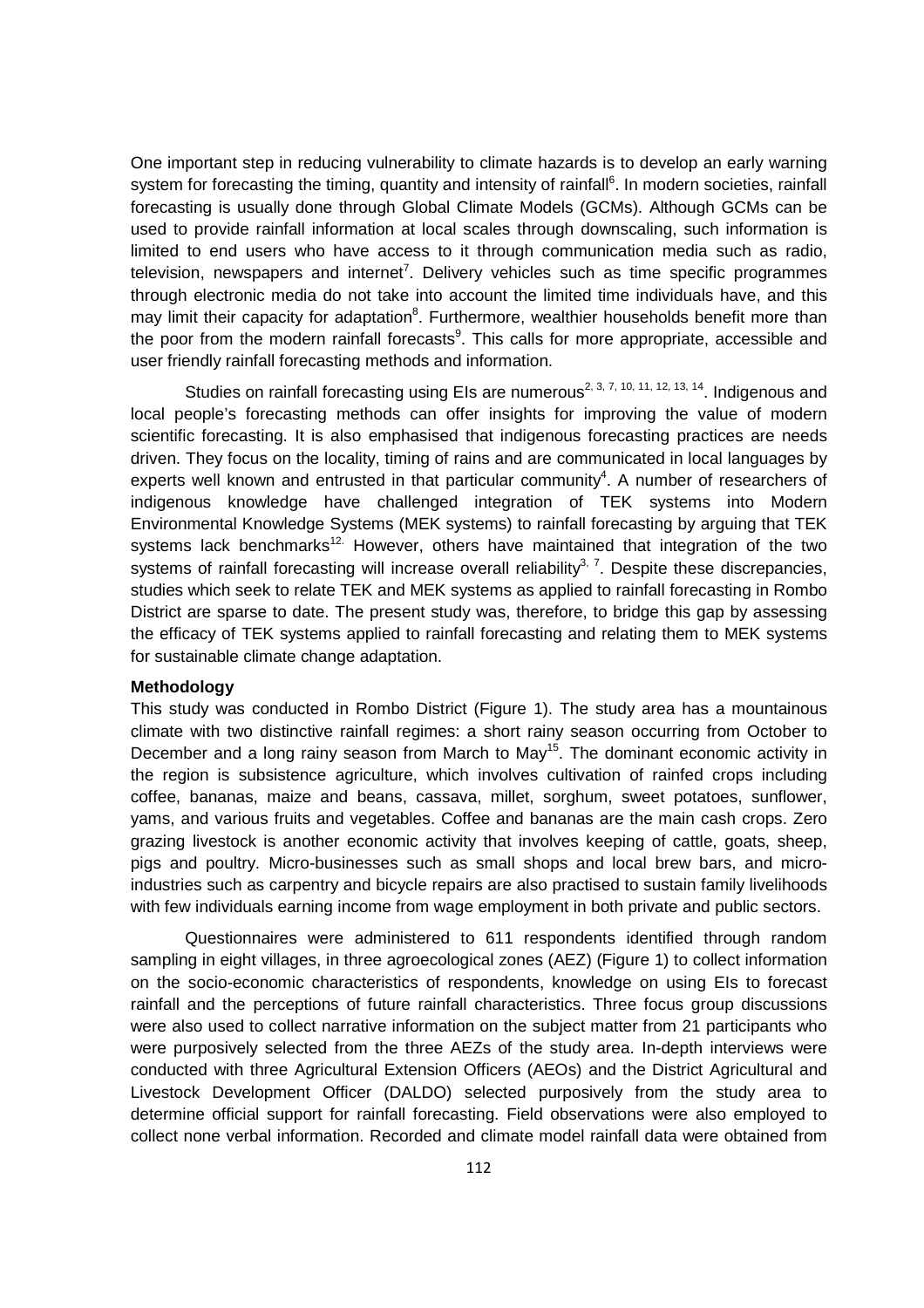Tanzania Meteorological Agency (TMA) at Ubungo Plaza and the Intergovernmental Panel on Climate Change (IPCC) Data Distribution centre respectively. Quantitative data were analysed with a Statistical Package for Social Sciences Software (SPSS, version 16) and Word Excel, while qualitative data from interviews and focus group discussions were thematically analysed and presented in frequency tables, figures and narrations.

Rainfall prediction for the overall region was done using 22 GCMs downloaded from the IPCC Data Distribution Centre website. The downloaded GCMs were characteristically sensitive to 21<sup>st</sup> Century Scenarios which considered the atmosphere to have elevated concentration of carbon dioxide as compared to preindustrial era. Since the GCMs' coordinates (i.e. latitudes and longitudes) were not always the same as those of the study area, decisions were made based on the enclosure of the GCM coordinates in relation to the study area. The accuracy and precision of the GCM data were maintained by selecting the upper latitudes and longitudes (centroids) for each model. The generated data were used to predict future rainfall changes of the study area.

After downloading the historical precipitation data for each model, skill score tests were performed by summing the minimum relative frequencies (rf) of either observed (recorded)

data or GCM data [i.e. Skill Score =∑ *n* min(*rfObserve*,*rfGCM* )]. Due to differences in skill *i*

score results, models with greater than 50% and which are in scenario A2 family were chosen for predicting future rainfall changes (DeltaChange). The GCMs in scenario A2 family assumes that the world is characterised by independently operating, self-reliant nations with continuously increasing population and regionally oriented economic development<sup>16</sup>. Based on these criteria, three GCMs; ncar\_ccsm3\_3, ipsl\_cm4 and gfdl\_cm2.0 were selected to determine future rainfall changes in which changes in GCM historical rainfall data were subtracted from the forecasted rainfall and divided by changes in GCM historical rainfall data

 $(i.e. \ DeltaChange = \frac{DeltaGCMHistorical - DeltaGCMForecasted}{D(1 - 2)(D(1 - D))}$ . *DeltaGCMHistorical*

Since each model showed variations in rainfall (i.e. increase or decrease), multi-model means were determined and used to plot rainfall changes (%) against time (year) to minimize individual model bias. The 1961-1990 rainfall data were taken as the baseline from which the 2011-2030 and 2046-2065 rainfall changes were referred.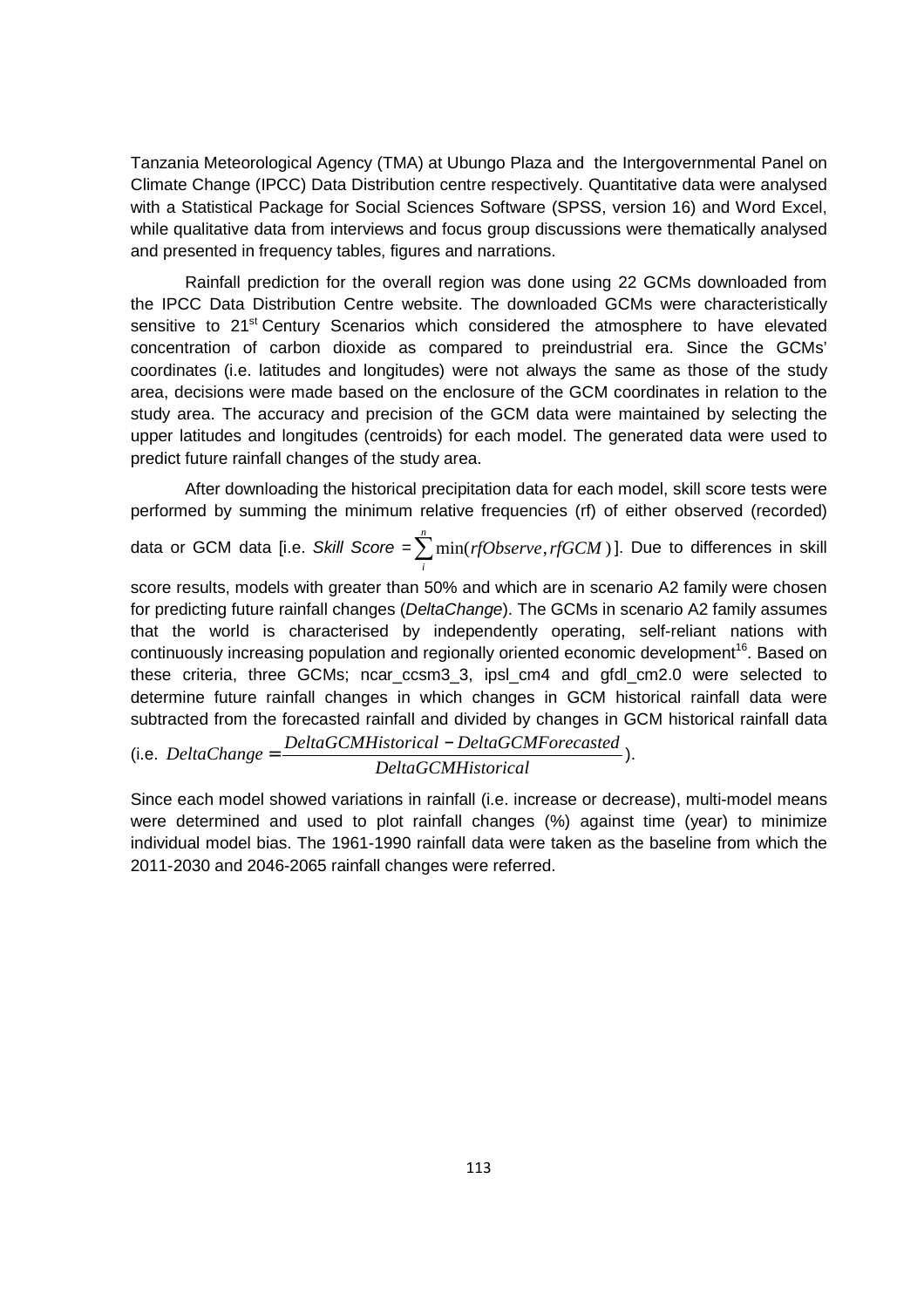

**Figure 1: Study area** 

## **Findings and Discussion**

### **Socio-economic characteristics of respondents**

Out of 611 respondents contacted for direct questionnaire, 85.3% were males and 14.7% females. Of these, 90% were married, with 10.7% having attained no formal education. All of the respondents engaged in subsistence crop production. Maize and beans are grown in all agroecological zones (AEZs) of the study area, while bananas and coffee are mostly grown in the highland and intermediate AEZs. About 99.2% mentioned to practise zero grazing livestock keeping in which 92.2% keep goats, 80% poultry, 61.5% cattle and 29.9% pigs. Livestock are mainly kept for manure. Sixty percents of respondents mentioned to involve in off-farm activities such as entrepreneurship, casual labour and formal employment. About 92.7% of the respondents possessed at least one type of communication facility, with a majority (56.6%) possessing radios and mobile phones.

## **TEK systems applied to rainfall forecasting**

Findings revealed that out of 611 respondents contacted for a direct questionnaire, 270 (44.2%) used environmental indicators (EIs) to forecast rainfall (44% of all males and 45.7% of all females). These findings suggest that females are slightly more conversant with EIs in forecasting rainfall than males because of the farming and family responsibilities females are obliged to. It is reported that African females in Africa are more involved in cultivation than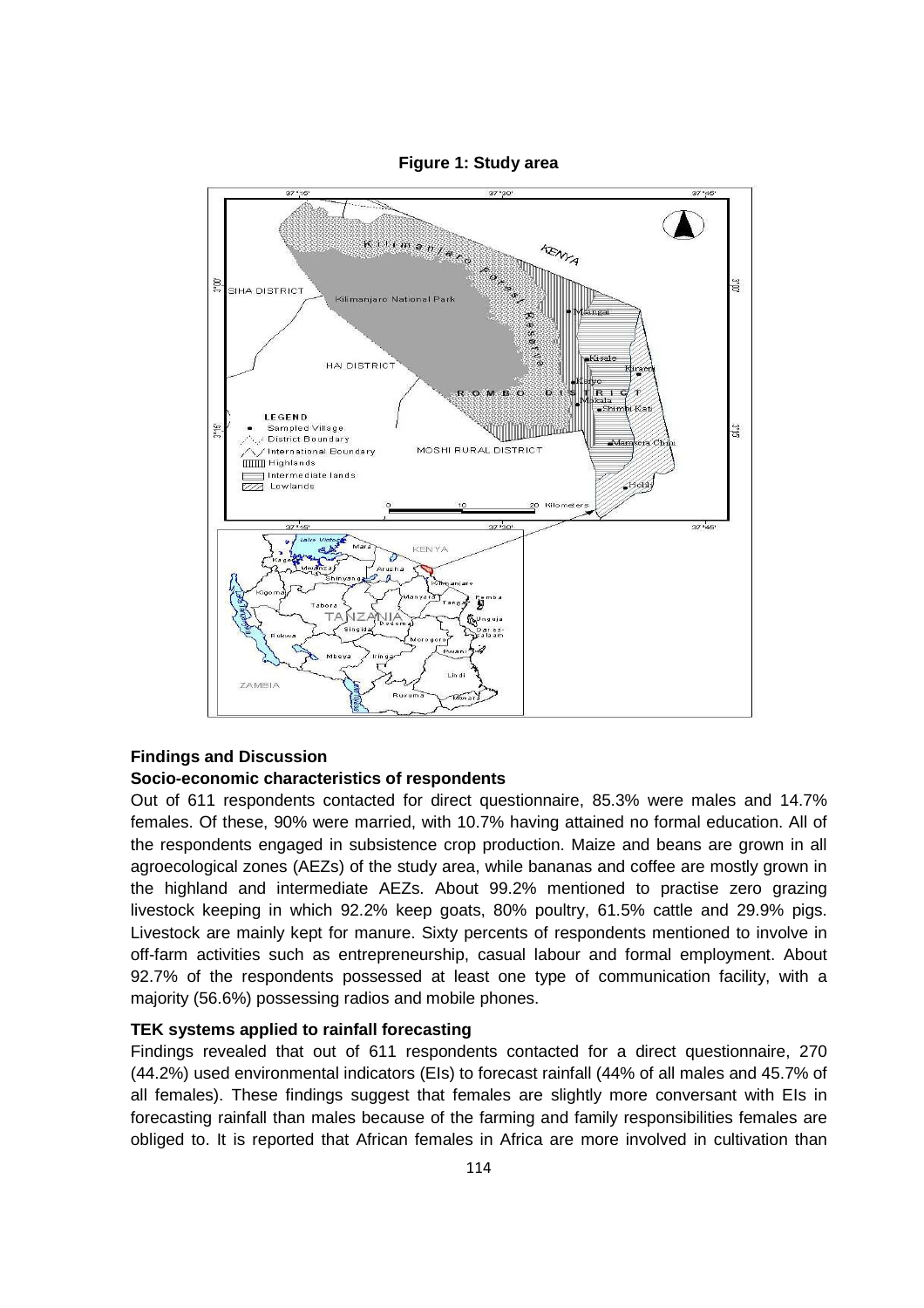males<sup>8, 17</sup>, and are often denied access to climate information due to limited participation in gatherings<sup>18</sup> and engagement in family chores<sup>15</sup>.

It was, further, found that the time at which an individual is exposed to the environment contributed to the acquisition of TEK relevant to rainfall forecasting. This is because no respondents in the age group 15-24 mentioned use of EIs to forecast rainfall. These findings concur with the study conducted in Burkina Faso, in which seniority was found to be a mark of authority because elders were believed to have accumulated a great deal of experience<sup>14</sup>. The study, further, revealed that respondents with post secondary education (76.9%) use more EIs to forecast rainfall than those without this level of education. This contradicts with the report that people who are trained in western education rely more heavily on modern methods of forecasting rainfall because they perceive TEK systems as outdated<sup>7</sup>.

The findings also revealed that the possession of communication facilities reduces the use of EIs to forecast rainfall. Seventy five percent of respondents who owned radio and/or television did not mention the use of EIs to forecast rainfall. Earlier studies reported that wealthy households, who owned and use communication facilities, benefit more from weather forecasting using modern methods than the poor<sup>7, 9</sup>.

The study found that the EIs used by the respondents to forecast rainfall can be categorised into meteorological, biological, astronomical and others (Appendix 1). The EIs identified in this study are similar to those mentioned elsewhere by other researchers of TEK related to rainfall forecasts<sup>3, 7, 10, 11, 12, 14</sup>. The appendix 1 shows that clouds were the most used signs in forecasting rainfall simply because rainfall is antecedent by clouds.

Provision of accurate seasonal climate prediction and early warning of climate events requires the availability of reliable predictors, with sufficient lead time<sup>19</sup>. In this study, it was also established that the time respondents could predict rainfall in advance is of great concern. The findings presented in Appendix 2 indicate that 75.5% of respondents were unable to forecast rainfall beyond a week. These respondents benefit less from knowing the expected characteristics of rainfall because a week is too short for anticipatory adaptation and, hence, reactive adaptation. Reactive adaptation lead into unsustainable use of resources, and it always leaves the affected community poorer and less able to recover from the climate shock<sup>20</sup>. About 10.1% of the respondents are expected to be better prepared for the outcome by being able to forecast rainfall beyond a month in advance. Being able to predict rainfall a month ahead or more may facilitate anticipatory adaptation in which today's resources may be used to prevent possible crises in the future or to reap the benefits of expected rainfall characteristics<sup>20</sup>.

However, the study also found that most of the EIs people used to forecast rainfall beyond a month using a traditional calendar or vegetation characteristics were generally claimed to be unreliable (Appendix 3). The appendix shows that insects were rated by our interviewees to be very reliable and reliable despite the fact that behaviour of biological indicators is expected to be altered by climate change. Changes in climatic variables can lead to changes in physiology of living organisms as a way of adapting to new ecological conditions<sup>4</sup>. Similarly, characteristics of winds are usually influenced by global warming and, therefore, winds are expected to alter direction, frequency and force rendering them less reliable in forecasting rainfall.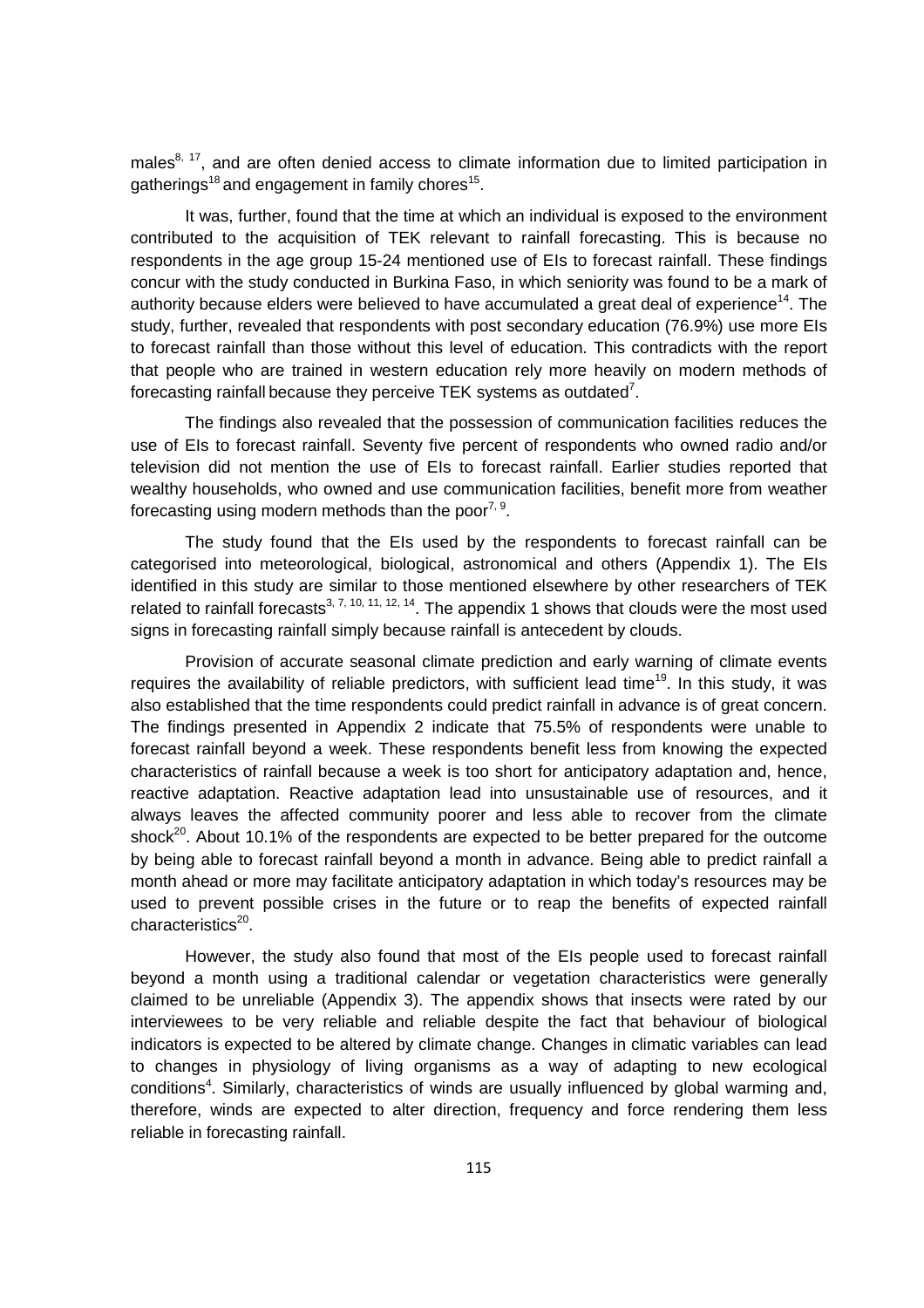It was, however, difficult to judge on the reliability of some EIs in forecasting rainfall because the same indicator was rated differently by different respondents, as very reliable, reliable, not reliable or no longer reliable (Appendix 3). The EIs rated not reliable and no longer reliable were once reliable, but increasingly inconsistent especially in recent years. Similarly, the study conducted in Burkina Faso revealed a reduced use of local forecasting knowledge because there was an inconsistency between the usual indicators and their effectiveness in the current trends of the increased climate change<sup>11</sup>. Similar findings were also reported in the Sahel Africa<sup>6</sup>. However, studies conducted in the Nigerian Savannah concluded that farmers are no longer able to predict rain or to know precisely when to plant their crops<sup>21</sup>. The 89.6% of respondents noted that to use forecasted information for farming activities is full of ambiguities. This is because in-depth interviews with the District Agricultural and Livestock Development Officer and Agricultural Extension Officers suggested that most of the farmers in the study area plant crops based on traditions, and that they do not predetermine planting of crop types based on forecasted rainfall characteristics in any case. Therefore, the forecasted rainfall characteristics may not be necessarily a triggering factor for a certain agricultural practice such as when and which type of crop to plant.

Findings revealed that respondents have lost confidence over EIs because all mentioned to complement their own knowledge of forecasting rainfall with other sources: 68.3% depend on Tanzania Meteorological Agency (TMA) through radio, television and formal meetings; 7.7% on friends; and 23.9% depend on both TMA and friends. During FGD held in the highland AEZ, it was noted that peasants were interested in forecasted information from Kenya Meteorological Department because the forecasted information were found to be more accurate and reliable than those of the TMA. As for this study, alternative sources of rainfall prediction were considered important to farmers who had lost confidence in their ability to predict rainfall<sup>11</sup>.

### **Trends of future rainfall**

Because of the inability of respondents to use EIs to forecast rainfall beyond a year, questions to determine their perceptions on the trends of future rainfall were formulated. The results show that perceptions of future rainfall trends differ according to the characteristics of our respondents. Respondents predicted a decrease of rainfall over time as it had experienced in the past, and they anticipated this trend to persist mainly due to the continued tree felling, drying of trees and difficulty in raising tree seedlings (see Appendix 4). These findings imply that local people are aware that deforestation induces climate variability and changes including decreasing rainfall similar to modern scientists $^{23}$ .

Moreover, results presented in Appendix 4 show that 30% of respondents anticipated an increase in rainfall due to the prohibition of tree felling, and tree planting campaigns. Tree felling in the study area was prohibited unless by permit, and, as well, there was a campaign for planting trees in which every household and institution was supposed to plant 5 and 20 trees respectively. The respondents with this opinion expected that prohibiting tree felling, and the tree planting campaign to increase vegetation cover would attract more rainfall. This observation is in line with the IPCC report which emphasises tree planting to offer sinks for carbon dioxide<sup>23</sup>.

Appendix 4 also indicates that some respondents perceived trends of rainfall to be unpredictable and didn't know what to expect. These respondents were noted to have had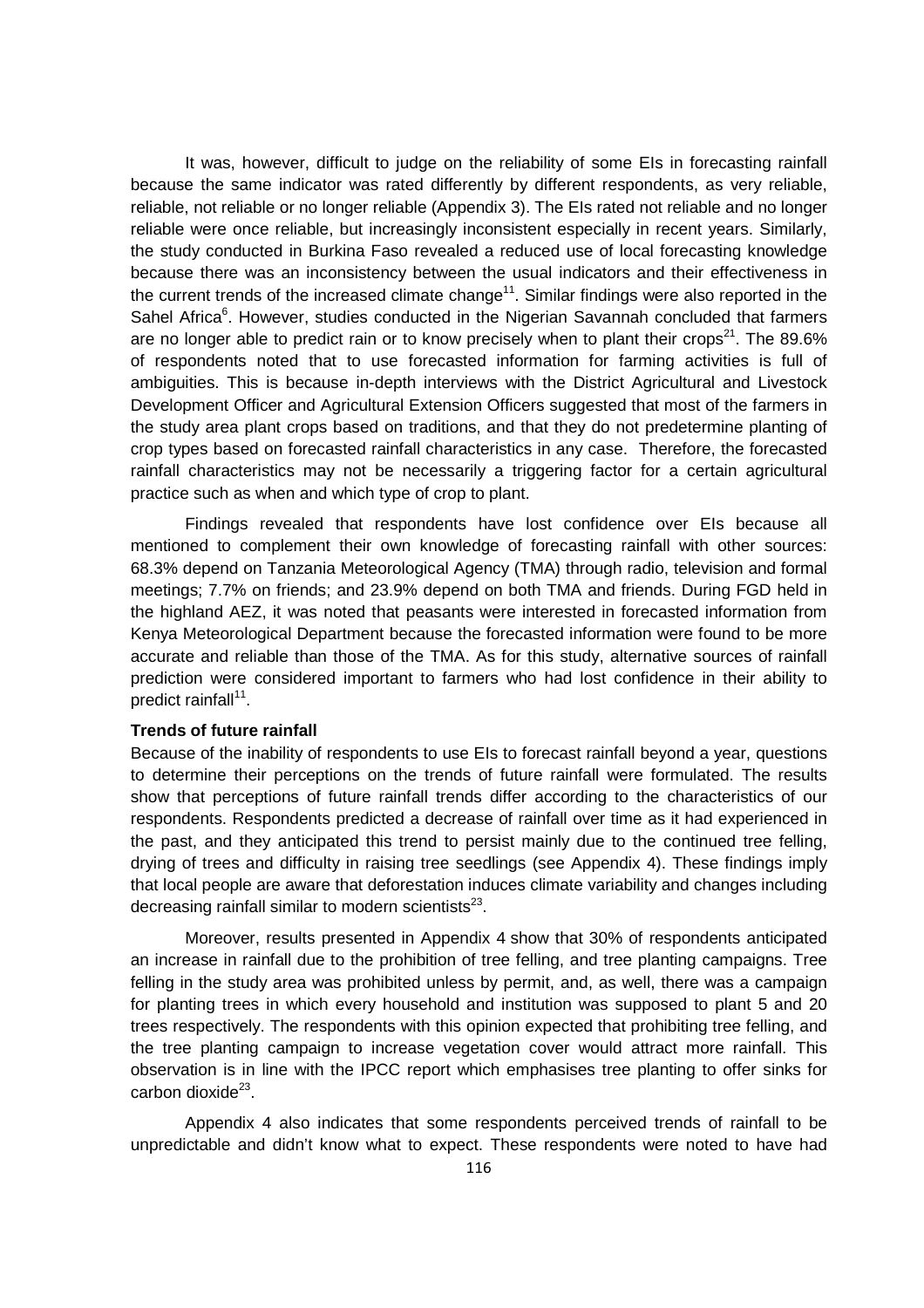experienced unpredictable rainfall in the past, and expected the same level of unpredictability in the future. Both respondents who considered future rainfall to be unpredictable and those who did not know what the trend might be said it was impossible to predict rainfall because it is controlled by God. Thus, predicting future rainfall characteristics is full of uncertainties because it is based on individuals' perceptions $^{13}$ .

Based on A2 scenario (Appendix 5), prediction of rainfall changes using three GCMs indicate that there will be variation in both annual and seasonal rainfall. The figure fails to give clear trend of rainfall with all GCMs. When multi-means (averages) are used, the figure indicates that while rainfall for annual and October-December are expected to increase the opposite is expected for June-September. The figure, further, shows that the January-February and March-May are expected to decrease and then increase. It is difficult to argue on the accuracy between the perception of respondents and GCMs because of the divergent results despite the fact that increase in rainfall in areas with bimodal rainfall have been projected<sup>24</sup>. The March-May and October-December rains are very important as they mark two seasons for growing annual crops in the study area. Abnormal characteristics of these rains may have catastrophic impacts to the livelihoods of people in the study area.

#### **Conclusions and recommendations**

Based on the findings and discussions, it can be concluded that the efficacy of TEK systems in forecast rainfall in the study area is dwindled because: less than half of the respondents could forecast rainfall using EIs; very few respondents could use EIs to forecast rainfall beyond a month in advance; and the same EIs was rated differently by different respondents based on reliability scale. It is also difficult to integrate TEK and MEK systems in forecasting rainfall because of the divergent results from respondents and GCMs on the future characteristics of rainfall. Still the information obtained seemed meaningful in planning for agricultural and other daily activities. For effective rainfall forecasting, the study recommended that respondents who could forecast rainfall using EIs should share not only the knowledge but also the forecasted information with others; monitoring of the EIs; and careful multidisciplinary approach.

#### **References**

- 1. Srinivasan, A. Local knowledge for facilitating adaptation to climate change in Asia and the Pacific: Policy implications. Working paper series No. 002. IGES climate policy project (2004).
- 2. Riedlinger, D. & Berkes, F. Contribution of traditional knowledge to understanding climate change in the Canadian Arctic, Polar Rec, 37(203) (2001) 315-328.
- 3. King, D. N. T., Skipper, A. & Tawhai, W. B. Maori environmental knowledge of local weather and climate change in Aotearoa-New Zealand, Clim Change, 90 (2008) 385-409.
- 4. Speranza, C. I., Kiteme, B., Ambenje, P., Wiesmann, U. & Makali, S. Indigenous knowledge related to climate variability and change: Insights from droughts in Semi-arid areas of former Makueni District, Kenya, Clim Change, 100 (2010) 295-315.
- 5. Green, D., Billy, J. & Tapim, A. Indigenous Australians' knowledge of weather and climate, Clim Change, 100 (2010) 337-354.
- 6. Nyong, A., Adesina, F. & Elasha, B. O. The value of indigenous knowledge in climate change mitigation and adaptation strategies in the African Sahel, Mitig Adapt Strat Glob Change, 12 (2007) 787–797.
- 7. Luseno, W. K., McPeak, J. G., Barrett, C. B., Little, P. D. & Gebru G. Assessing the value of climate forecast information for pastoralists: Evidence from Southern Ethiopia and Northern Kenya, World Dev, 31(9) (2003) 1477-1494.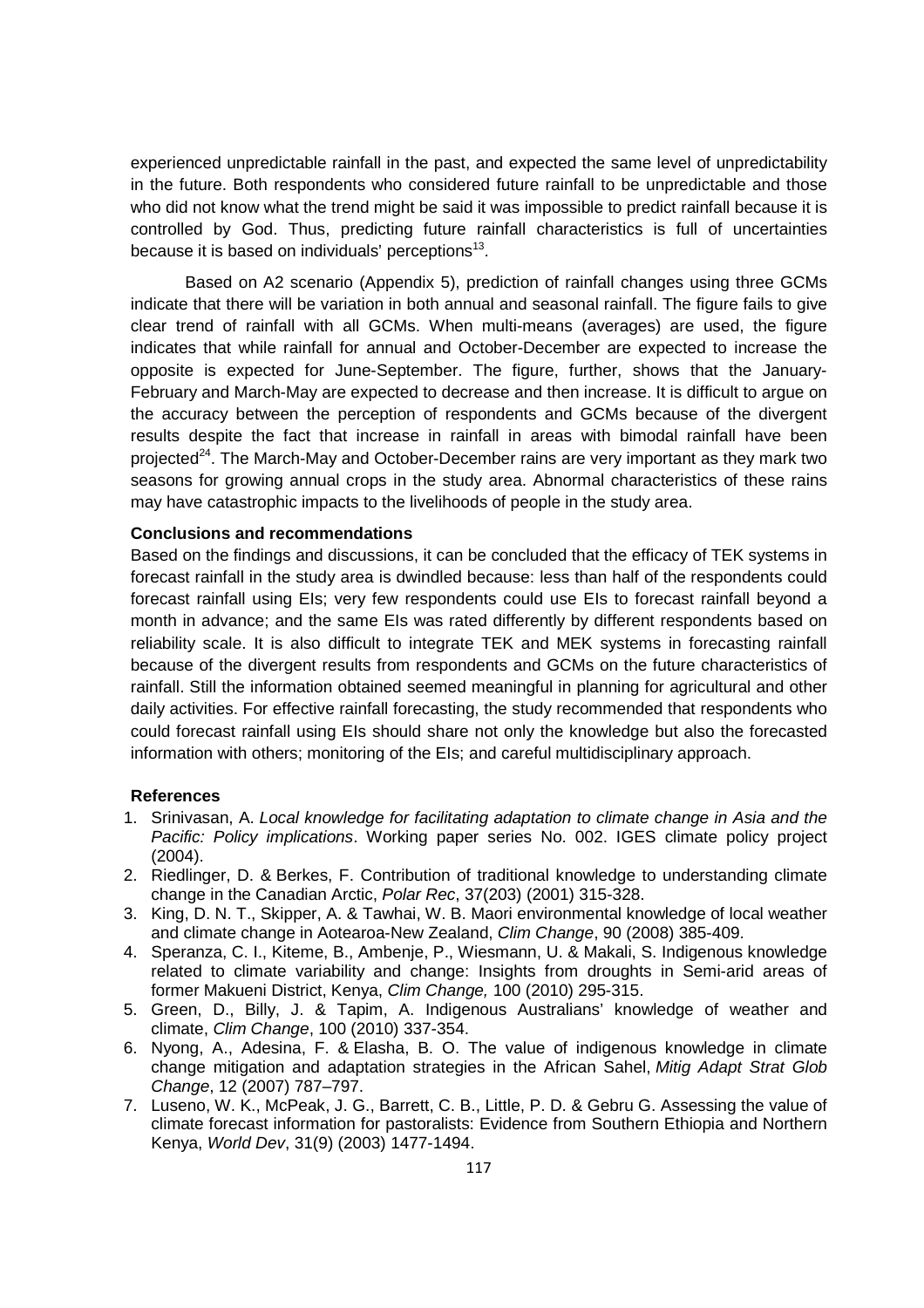- 8. Hisali, E., Birungi, P. & Buyinza, F. Adaptation to climate change in Uganda: Evidence from micro level data, Glob Environ Change, 21 (2011) 1245-1261.
- 9. Mertz, O., Mbow, C., Reenberg, A. & Diouf, A. Farmers' perceptions of climate change and agricultural adaptation strategies in Rural Sahel, Environmental Management, 43 (2009) 804-816.
- 10. Kijazi A. L., Chang'a L. B., Liwenga E. T., Kanemba A. & Nindi S. J. The use of indigenous knowledge in weather and climate prediction in Mahenge and Ismani Wards, Tanzania, J Geogr Reg Plann, 6(7) (2013) 274-280.
- 11. Egeru, A. Role of indigenous knowledge in climate change adaptation: A case study of the Teso Sub-Region, Eastern Uganda, Indian J Traditional Knowledge, 11(2) (2012) 217-224.
- 12. Chang'a, L. B., Yanda, P. Z. & Ngana, J. Indigenous knowledge in seasonal rainfall prediction in Tanzania: A case of the South-western Highland of Tanzania, J Geogr Reg Plann, 3(4) (2010) 66-72.
- 13. Orlove, B., Roncoli, C., Kabugo, M. & Majugu, A. Indigenous climate knowledge in Southern Uganda: the multiple components of a dynamic regional system, Clim Change, 100 (2010) 243-265.
- 14. Roncoli, C., Ingram, K. & Kirshen, P. Reading the rains: Local knowledge and rainfall forecasting in Burkina Faso, Society and Natural Resources, 15(5) (2002) 409-427.
- 15. Mongula, B. (2000) Food Security, Appropriate Technology and Micro-Industry: The Case of Drought Areas of Rombo District in Tanzania. Institute of Development Studies, University of Dar es Salaam.
- 16. Carter, T.R., Jones, R.N., Lu, X., Bhadwal, S., Conde, C., Mearns, L.O., O'Neill, B.C., Rounsevell, M.D.A. and Zurek, M.B. (2007) New Assessment Methods and the Characterisation of Future Conditions. Climate Change 2007: Impacts, Adaptation and Vulnerability. Contribution of Working Group II to the Fourth Assessment Report of the Intergovernmental Panel on Climate Change, Parry, M.L., Canziani, O.F., Palutikof, J.P., van der Linden, P.J. and Hanson, C.E. (Eds) Cambridge University Press, Cambridge, UK, 133-171.
- 17. Codjoe, S. N. A., Atidoh, L. K. & Burkett, V. Gender and occupational perspectives on adaptation to climate extremes in the Afram Plains of Ghana, Clim Change, 110 (2012) 431-454.
- 18. Jones, L. & Boyd, I. Exploring social barriers to adaptation: Insights from Western Nepal, Glob Environ Change, 21 (2011) 1262-1274.
- 19. Njau, L. N. Seasonal-to-interannual climate variability in the context of development and delivery of science-based climate prediction and information services worldwide for the benefit of society, Environ Sci, 1 (2010) 411-420.
- 20. Füssel, M. H. & Klein, R. J. T. Assessing vulnerability and adaptation to climate change: An evolution of conceptual thinking, Clim Change, 75 (2006) 301-329.
- 21. Kpadonou, R. A. B., Adegbola, P. Y. & Tovignan, S. D. Local knowledge and adaptation to climate change in Oueme Valley, Benin. African Crop Science Journal 20(2) (2012) 181- 192.
- 22. Tambo, J. K. & Abdoulaye, T. Smallholder farmers' perceptions of and adaptations to climate change in the Nigerian Savannah, Reg Environ Change, 13(2) (2012) 375-388.
- 23. IPCC (2007) Summary for Policymakers. In: Climate Change 2007: Impacts, Adaptation and Vulnerability. Contribution of Working Group II to the Fourth Assessment Report of the Intergovernmental Panel on Climate Change, M.L. Parry, O.F. Canziani, J.P. Palutikof, P.J. van der Linden and C.E. Hanson, (Eds), Cambridge University Press, Cambridge, UK, pp. 7-22.
- 24. Mwandosya, M. J., Nyenzi B.S. & Luhanga, M. L. The assessment of vulnerability and adaptation to climate change impacts in Tanzania. Dar es Salaam. Centre for energy, environment, science and technology (CEEST) (1998).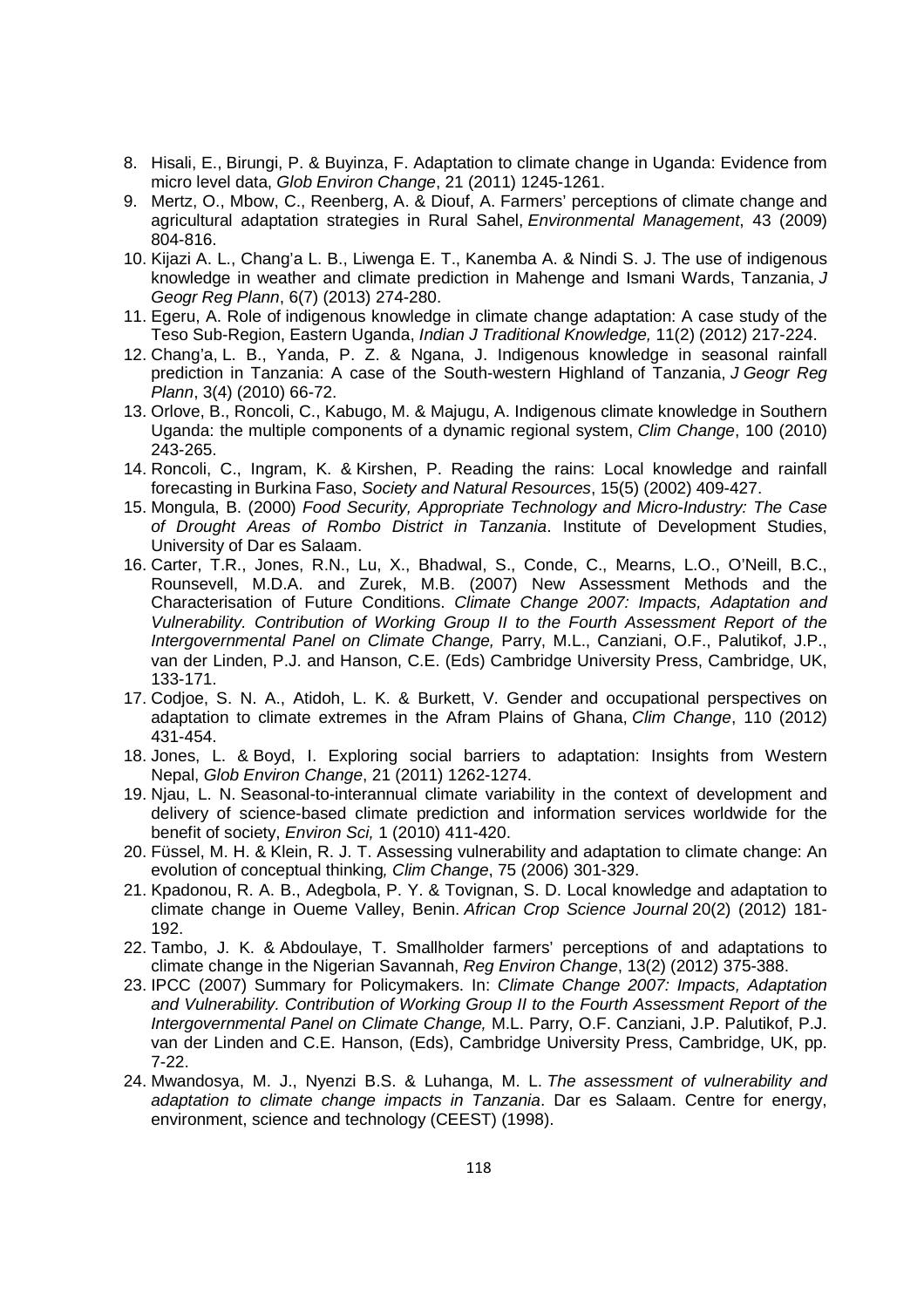| Environmental                         | <b>Respondents</b> | <b>Indicators of rainfall onset</b>                                                         |  |  |
|---------------------------------------|--------------------|---------------------------------------------------------------------------------------------|--|--|
| indicator                             | $(\%)$             |                                                                                             |  |  |
| 1. Meteorological                     | 41.4               |                                                                                             |  |  |
| Cloud                                 | 36.4               | -Presence of dark clouds in the north-eastern side (ndumuha).                               |  |  |
|                                       |                    | -Presence of cap-like clouds (ngoviri/uviri) at the top of Mount                            |  |  |
|                                       |                    | Kilimanjaro.                                                                                |  |  |
| Thunder                               | 3.9                | -Thunder heard from the north-eastern side (Taita Hill).                                    |  |  |
| Wind                                  | 1.1                | -North-westerly winds.                                                                      |  |  |
|                                       |                    | -Strong wind blows dust and other materials into the sky in a spiral-like<br>(kititimakwe). |  |  |
| 2. Biological                         | 23.7               |                                                                                             |  |  |
| Human body                            | 13.6               | -Feels overtired with excessive sweating and slumbering (ronge).                            |  |  |
|                                       |                    | -Dreaming to swim in high water.                                                            |  |  |
| Vegetation                            | 5.9                | -Flowering in mango trees (Mangifera indica), coffee (Coffea arabica) and                   |  |  |
|                                       |                    | jacaranda (Jacaranda mimosifolia).                                                          |  |  |
|                                       |                    | -Formation of new leaves in fig tree (Ficus benjamina) and banana                           |  |  |
|                                       |                    | plantain (Musa acuminata).                                                                  |  |  |
| <b>Bird</b>                           | 2.5                | -Cries of certain birds (modudu).                                                           |  |  |
|                                       |                    | -Migration of pigeons (mbuku) in a big flock eastwards and trumpeter                        |  |  |
|                                       |                    | hornbill (Bycanistes bucinator) westwards.                                                  |  |  |
| Insect                                | 1.7                | -Termites (Reticulitermes virginicus) build a mound with wet soil in the                    |  |  |
|                                       |                    | evening.                                                                                    |  |  |
|                                       |                    | -Tree bugs (mbalamata) discharges much water than normal.                                   |  |  |
| 3. Astronomical                       | 13.5               |                                                                                             |  |  |
| Moon                                  | 8.6                | -Moon set between Kibo and Mawenzi peaks of Mount Kilimanjaro.                              |  |  |
|                                       |                    | -Moon appears bigger than normal when rise at 6 pm (mweri mlemeni).                         |  |  |
| Sun                                   | 4.9                | -Sun appears more glittered than normal while most of sky covered with                      |  |  |
|                                       |                    | dark clouds.                                                                                |  |  |
| 4. Others                             | 21.4               |                                                                                             |  |  |
| Mt. Kilimanjaro                       | 16                 | -Cap-like clouds (ngoviri/uviri) at the top of Mount Kilimanjaro.                           |  |  |
| Calendar<br>Course: Field Data (0040) | 3.9                | -Traditional agricultural year begins in September after hearing thunder.                   |  |  |

**Appendix 1** Environmental indicators used to forecast rainfall (N=270)

Source: Field Data (2012)

## **Appendix 2** Time in advance for rainfall forecasting

| Environmental        | Responses on onset of rainfall (%) |             |            |            |             |  |
|----------------------|------------------------------------|-------------|------------|------------|-------------|--|
| indicator            | Hour-7days                         | $7-14$ days | 14-21 days | 21-28 days | $28 + days$ |  |
| <b>Clouds</b>        | 80.7                               | 5.2         | 5.5        | 1.2        | 7.3         |  |
| Mt. Kilimanjaro      | 70.3                               | 13.3        | 4.4        | 1.9        | 9.2         |  |
| Vegetation           | 56.5                               | 6.5         | 4.8        | 6.5        | 25.9        |  |
| Human body           | 85.2                               | 7.4         | 2.5        | 2.5        | 2.5         |  |
| Insects              | 66.7                               | 19          | 9.5        | 4.8        |             |  |
| <b>Birds</b>         | 76.5                               | 8.8         | 2.9        | 8.8        | 2.9         |  |
| Moon                 | 72.9                               | 9.4         | 1.2        | 1.2        | 15.3        |  |
| Sun                  | 58.2                               | 9.1         | 10.9       | 0          | 21.8        |  |
| Calendar             | 54.8                               | 6.5         | 1.6        | 1.6        | 34.5        |  |
| Wind                 | 78.3                               | 4.3         | 13         | $\Omega$   | 4.3         |  |
| Thunder              | 72.1                               | 14          | 4.7        | 2.3        |             |  |
| Rainbow              | 100                                | 0           | 0          | 0          |             |  |
| <b>Total (N=270)</b> | 75.5                               | 7.8         | 4.9        | 1.7        | 10.1        |  |

Source: Field Data (2012)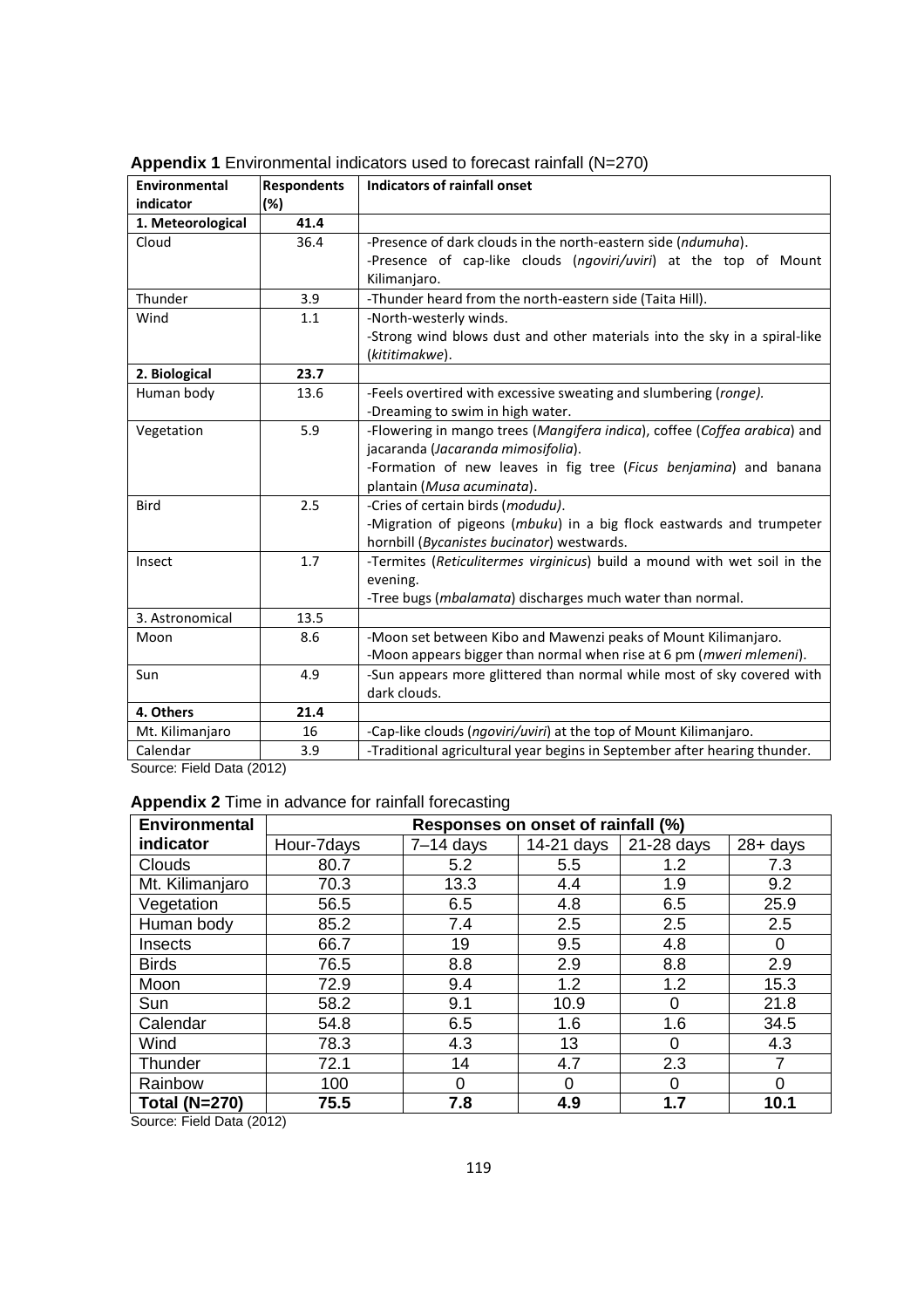| <b>Environmental</b> | Responses on reliability (%) |          |              |           |  |
|----------------------|------------------------------|----------|--------------|-----------|--|
| <b>Indicator</b>     | Very reliable                | Reliable | Not reliable | No longer |  |
| <b>Clouds</b>        | 47.5                         | 43.5     | 5.3          | 3.7       |  |
| Mt. Kilimanjaro      | 47.4                         | 37.2     | 9            | 6.4       |  |
| Vegetation           | 58.1                         | 29       | 8.1          | 4.8       |  |
| Human body           | 45.9                         | 45.1     | 8.2          | 0.8       |  |
| Insects              | 95.2                         | 4.8      | 0            | 0         |  |
| <b>Birds</b>         | 70.6                         | 26.5     | 2.9          | 0         |  |
| Moon                 | 51.8                         | 29.4     | 16.5         | 2.4       |  |
| Sun                  | 61.5                         | 21.2     | 17.3         | 0         |  |
| Calendar             | 63.5                         | 12.7     | 15.9         | 7.9       |  |
| Wind                 | 69.6                         | 30.4     | 0            | 0         |  |
| Thunder              | 44.2                         | 30.2     | 20.9         | 4.7       |  |
| Rainbow              | 27.3                         | 36.4     | 36.4         | Ω         |  |
| <b>Total (N=270)</b> | 47.9                         | 41.3     |              | 3.8       |  |

**Appendix 3** Reliability of environmental indicators in forecasting rainfall

Source: Field Data (2012)

# **Appendix 4** Perception of future trends of rainfall

| <b>Characteristics of</b> | Perception of rainfall trends (%) |          |                |                |  |  |  |
|---------------------------|-----------------------------------|----------|----------------|----------------|--|--|--|
| respondents               | Increase                          | Decrease | Unpredictable  | Don't know     |  |  |  |
| <b>AEZ</b>                |                                   |          |                |                |  |  |  |
| Highland (n=10)           | 20                                | 50       | 30             | $\mathbf 0$    |  |  |  |
| Intermediate $(n=10)$     | 60                                | 10       | 20             | 10             |  |  |  |
| Lowland $(n=10)$          | 10                                | 90       | 0              | 0              |  |  |  |
| <b>Sex</b>                |                                   |          |                |                |  |  |  |
| Male $(n=22)$             | 27.3                              | 54.5     | 18.2           | 0              |  |  |  |
| Female (n=8)              | 37.5                              | 37.5     | 12.5           | 12.5           |  |  |  |
| Age group                 |                                   |          |                |                |  |  |  |
| $25-34$ (n=1)             | 0                                 | 100      | 0              | 0              |  |  |  |
| $35-44$ (n=5)             | 60                                | 20       | 20             | $\overline{0}$ |  |  |  |
| $45-54$ (n=8)             | 25                                | 37.5     | 25             | 12.5           |  |  |  |
| $55-64$ (n=11)            | 36.4                              | 45.5     | 18.2           | $\Omega$       |  |  |  |
| $65+ (n=5)$               | 30                                | 50       | 16.7           | 3.3            |  |  |  |
| <b>Education</b>          |                                   |          |                |                |  |  |  |
| Primary (n=26)            | 30.8                              | 46.2     | 19.2           | 3.8            |  |  |  |
| Post Sec. (n=1)           | 0                                 | 100      | $\mathbf 0$    | 0              |  |  |  |
| No Formal (n=3)           | 33.3                              | 66.6     | $\overline{0}$ | $\mathbf 0$    |  |  |  |
| <b>Total (N=30)</b>       | 30                                | 50       | 16.7           | 3.3            |  |  |  |

Source: Field Data (2012)